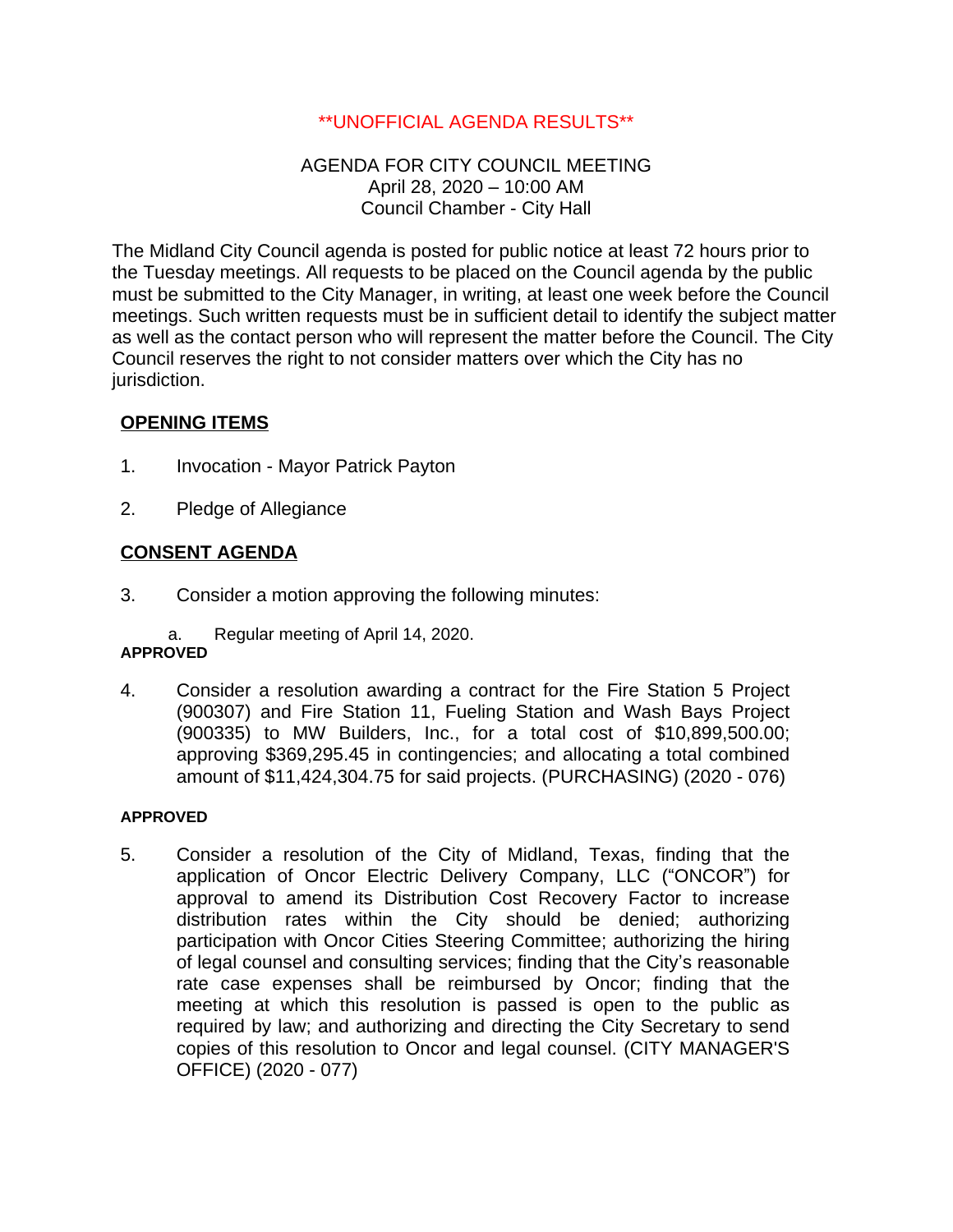# Page 2 Agenda - April 28, 2020

### **APPROVED**

6. Consider a resolution authorizing the Mayor, City Manager, and City Attorney to accept and execute the Coronavirus Aid, Relief, and Economic Security (CARES) Act Grant for the Department of Airports in the amount of \$22,935,854.00. (AIRPORTS) (2020 - 078)

#### **APPROVED**

7. Consider a resolution authorizing the termination of the existence of the Midland Spaceport Development Corporation (the "Corporation"); authorizing and directing the Mayor and the City Secretary to execute a certificate of termination on behalf of the City of Midland, Texas, in accordance with Section 501.403 of the Texas Local Government Code; authorizing the City Secretary to deliver four originals of the Corporation's certificate of termination to the Texas Secretary of State for filing; authorizing and directing the City Comptroller to pay a filing fee to the Texas Secretary of State; authorizing and directing the City Manager or the City Manager's designee to sign all documents and take all actions necessary or appropriate to effect the transfer of all funds and property owned by the Corporation upon termination of the Corporation to the authorizing units; and authorizing and directing the City Comptroller to transfer said funds to the City of Midland, Texas, and Midland County. (AIRPORTS) (2020 - 079)

#### **APPROVED**

8. Consider a resolution authorizing the sole-source purchase of two (2) TruNarc Drug Detection and Identification Systems for the Police Department from Thermo Scientific Portable Analytical Instruments, Inc., for a total cost of \$51,506.00. (POLICE) (2020 - 080)

#### **APPROVED**

9. Consider a motion authorizing the execution of a Surface Use Agreement with HEP Fin-Tex/Trust River, L.P., regarding City-owned property described as Lot 2A, Block 11, Midland International Airport Industrial Park Addition, Lots 3B, 4B, 4C, and 5B, Block 11, Midland International Airport Industrial Park Addition 6, and Lots 11A and 12A, Block 10, Midland International Airport Industrial Park Addition 7, City and County of Midland, Texas. (UTILITIES) (051-2020)

#### **APPROVED**

# **SECOND READINGS**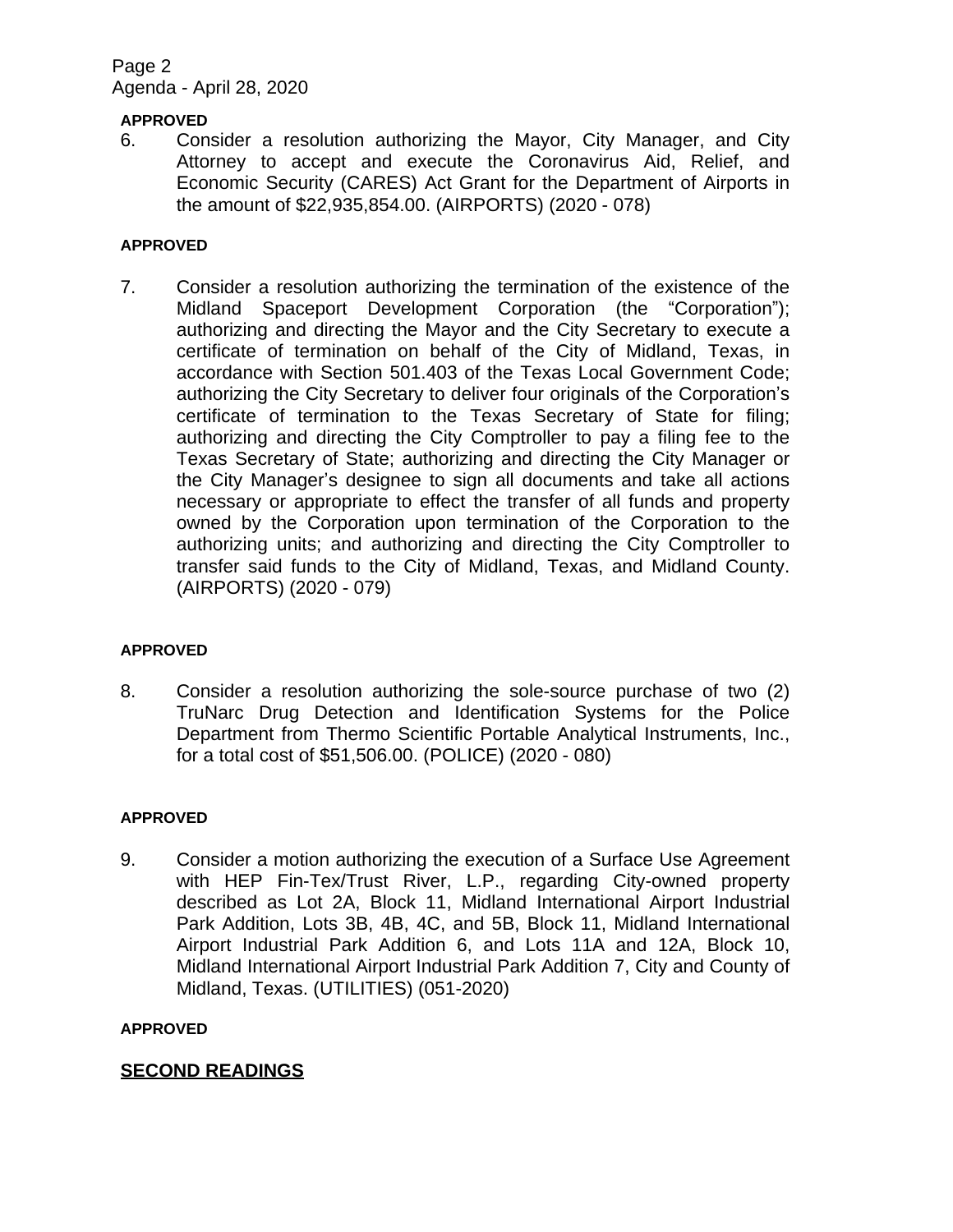# Page 3 Agenda - April 28, 2020

10. Consider an ordinance on second reading vacating and abandoning a 0.2825-acre portion of alley right-of-way located adjacent to Lot 2, Block 19, Elmwood Addition, Section 3, and Lots 1 through 12, Block 6, S. W. Estes Addition, City and County of Midland, Texas (generally located on the north side of West Kansas Avenue, approximately 481 feet east of North Big Spring Street); adopting the appraisal by the City Manager of \$24,608.00; and ordering recordation by the City Secretary. (DEVELOPMENT SERVICES) (First reading April 14, 2020) (10072)

# **APPROVED**

11. Consider an ordinance on second reading amending the Zoning District Map of the City of Midland to rezone Lots 3 and 4, Block 2, Overstreet Addition, Section 2, City and County of Midland, Texas, from LI, Light Industrial District to C, Commercial District (generally located at the southwest corner of the intersection of Garden City Highway and King Street); containing a cumulative clause; containing a savings and severability clause; providing for a maximum penalty or fine of two thousand dollars (\$2,000.00); and ordering publication. (DEVELOPMENT SERVICES) (First reading April 14, 2020) (10073)

### **APPROVED**

# **PUBLIC HEARINGS**

12. Hold a public hearing and consider an ordinance amending the Zoning District Map of the City of Midland to grant a Specific Use Designation with Term for a 5,460-square foot portion of Lot 2, Block 1, Corporate Plaza, Section 21, City and County of Midland, Texas (generally located on the south side of Spring Park Drive, approximately 685 feet east of North Big Spring Street), which is presently zoned RR, Regional Retail District, allowing said property to be used for the sale of all alcoholic beverages in a restaurant for on-premises consumption; making said designation subject to certain conditions and restrictions contained herein; containing a cumulative clause; containing a savings and severability clause; providing for a maximum penalty or fine of two thousand dollars (\$2,000.00); and ordering publication. (DEVELOPMENT SERVICES) (10074)

### **FIRST READING APPROVED**

13. Hold a public hearing and consider an ordinance amending the Zoning District Map of the City of Midland to grant a Specific Use Designation with Term for a 4,472-square foot portion of Lot 1, Block 8, Polo Park,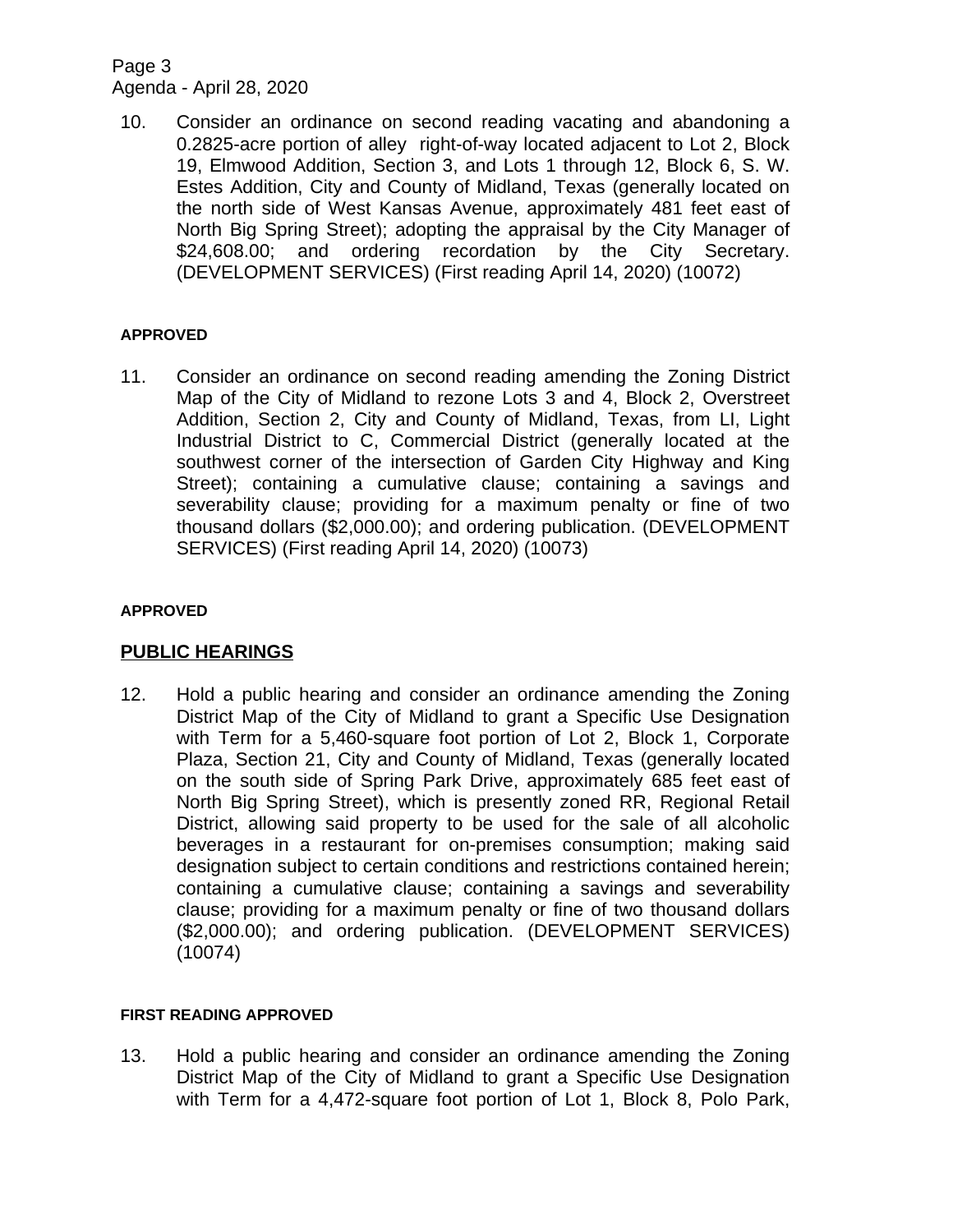Page 4 Agenda - April 28, 2020

> Section 3, City and County of Midland, Texas (generally located southeast of the intersection of North Garfield Street and Castleford Road), which is presently zoned PD, Planned Development District for a Shopping Center, allowing said property to be used for the sale of all alcoholic beverages in a restaurant for on-premises consumption; making said designation subject to certain conditions and restrictions contained herein; containing a cumulative clause; containing a savings and severability clause; providing for a maximum penalty or fine of two thousand dollars (\$2,000.00); and ordering publication. (DEVELOPMENT SERVICES) (10075)

### **FIRST READING AMENDED AND APPROVED**

14. Hold a public hearing and consider an ordinance amending the Zoning District Map of the City of Midland to rezone Lot 14, Block 1, Eastover Addition, City and County of Midland, Texas, from MF-22, Multiple-Family Dwelling District to SF-3, Single-Family Dwelling District (generally located on the east side of North Adams Street, approximately 80 feet south of East Illinois Avenue); containing a cumulative clause; containing a savings and severability clause; providing for a maximum penalty or fine of two thousand dollars (\$2,000.00); and ordering publication. (DEVELOPMENT SERVICES) (10076)

### **FIRST READING APPROVED**

15. Hold a public hearing and consider an ordinance amending the Zoning District Map of the City of Midland to grant a Specific Use Designation with Term for a 6,166-square foot portion of Lot 2A, Block 1A, Midkiff Plaza Addition, Section 8, City and County of Midland, Texas (generally located on the south side of West 250 Loop North, approximately 1,036 feet east of North Midkiff Road), which is presently zoned PD, Planned Development District for a Shopping Center, allowing said property to be used for the sale of all alcoholic beverages in a restaurant for on-premises consumption; making said designation subject to certain conditions and restrictions contained herein; containing a cumulative clause; containing a savings and severability clause; providing for a maximum penalty or fine of two thousand dollars (\$2,000.00); and ordering publication. (DEVELOPMENT SERVICES) (10077)

### **FIRST READING APPROVED**

16. Hold a public hearing and consider an ordinance amending the Zoning District Map of the City of Midland to grant a Specific Use Designation with Term for Lot 2A, Block 3, Westridge Park Addition, Section 10, City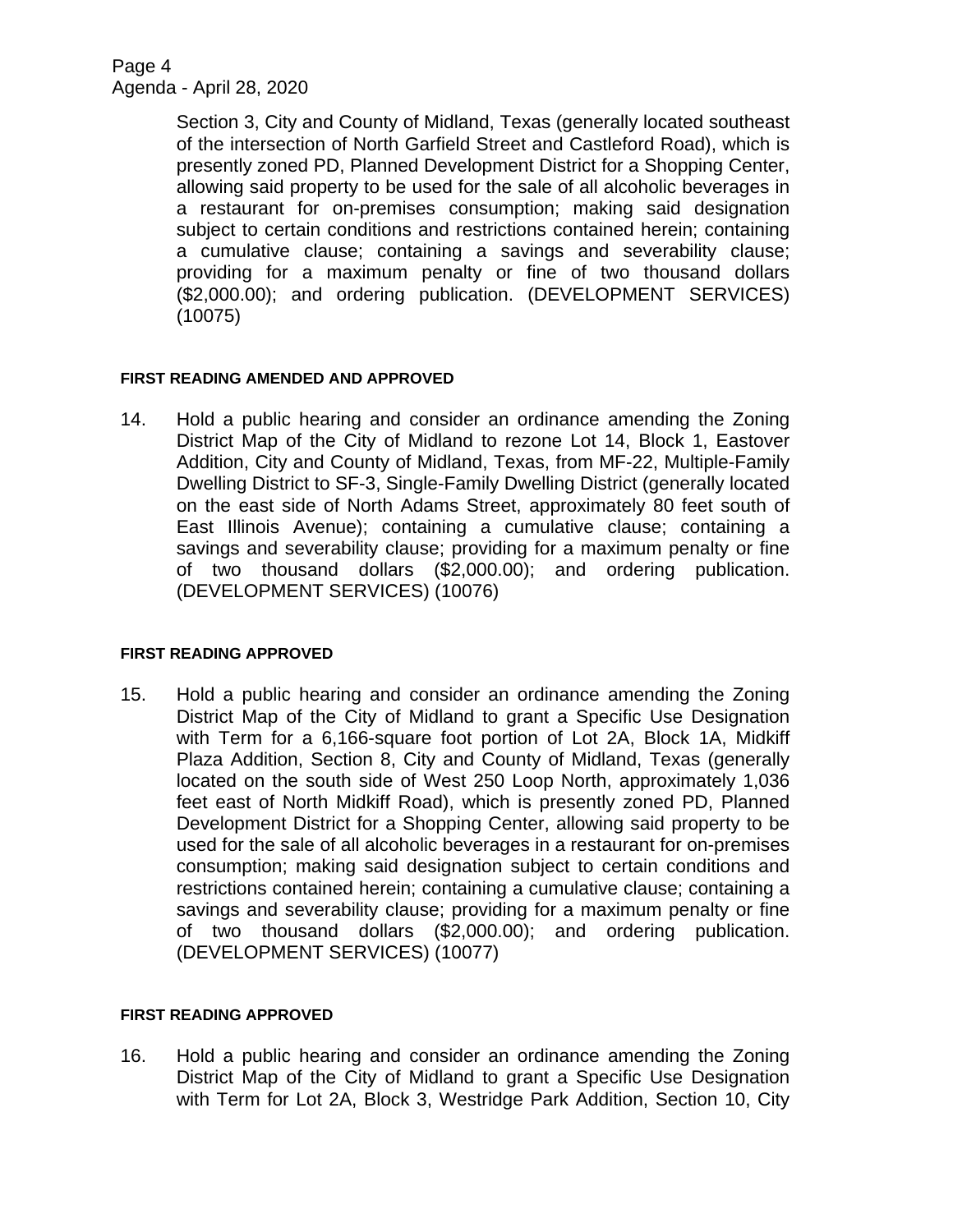Page 5 Agenda - April 28, 2020

> and County of Midland, Texas (generally located on the west side of Tradewinds Boulevard, approximately 300 feet south of Andrews Highway), which is presently zoned PD, Planned Development District for a Shopping Center, allowing said property to be used for the sale of all alcoholic beverages in a bar for on-premises consumption; making said designation subject to certain conditions and restrictions contained herein; containing a cumulative clause; containing a savings and severability clause; providing for a maximum penalty or fine of two thousand dollars (\$2,000.00); and ordering publication. (DEVELOPMENT SERVICES) (10078)

### **FIRST READING APPROVED**

17. Hold a public hearing and consider an ordinance amending the Zoning District Map of the City of Midland to rezone Lots 13 and 14, Block 145, Southern Addition, City and County of Midland, Texas, from RR, Regional Retail District to SF-3, Single-Family Dwelling District (generally located on the east side of South Baird Street, approximately 110 feet north of East Pennsylvania Avenue); containing a cumulative clause; containing a savings and severability clause; providing for a maximum penalty or fine of two thousand dollars (\$2,000.00); and ordering publication. (DEVELOPMENT SERVICES) (10079)

### **FIRST READING APPROVED**

18. Hold a public hearing and consider an ordinance amending the Zoning District Map of the City of Midland to rezone Lots 19 through 31, Block 5, Lots 1 through 16, Block 8, Lots 1 through 9, Block 9, and Lots 1 through 4, Block 10, Quail Ridge Addition, Section 6, Lots 10 through 20, Block 9, Lots 5 through 18, Block 10, and Lots 1 through 14, Block 11, Quail Ridge Addition, Section 7, a 7.432-acre tract of land out of Lot 1, Block 1, Quail Ridge Addition, and a 0.004-acre tract of land out of Quail Ridge Addition, Section 2, City and County of Midland, Texas, from PD, Planned Development District for a Housing Development to an amended PD, Planned Development District for a Housing Development (generally located at the northwest corner of the intersection of Chukar Lane and Beachwood Street); containing a cumulative clause; containing a savings and severability clause; providing for a maximum penalty or fine of two thousand dollars (\$2,000.00); and ordering publication. (DEVELOPMENT SERVICES) (10080)

### **FIRST READING APPROVED**